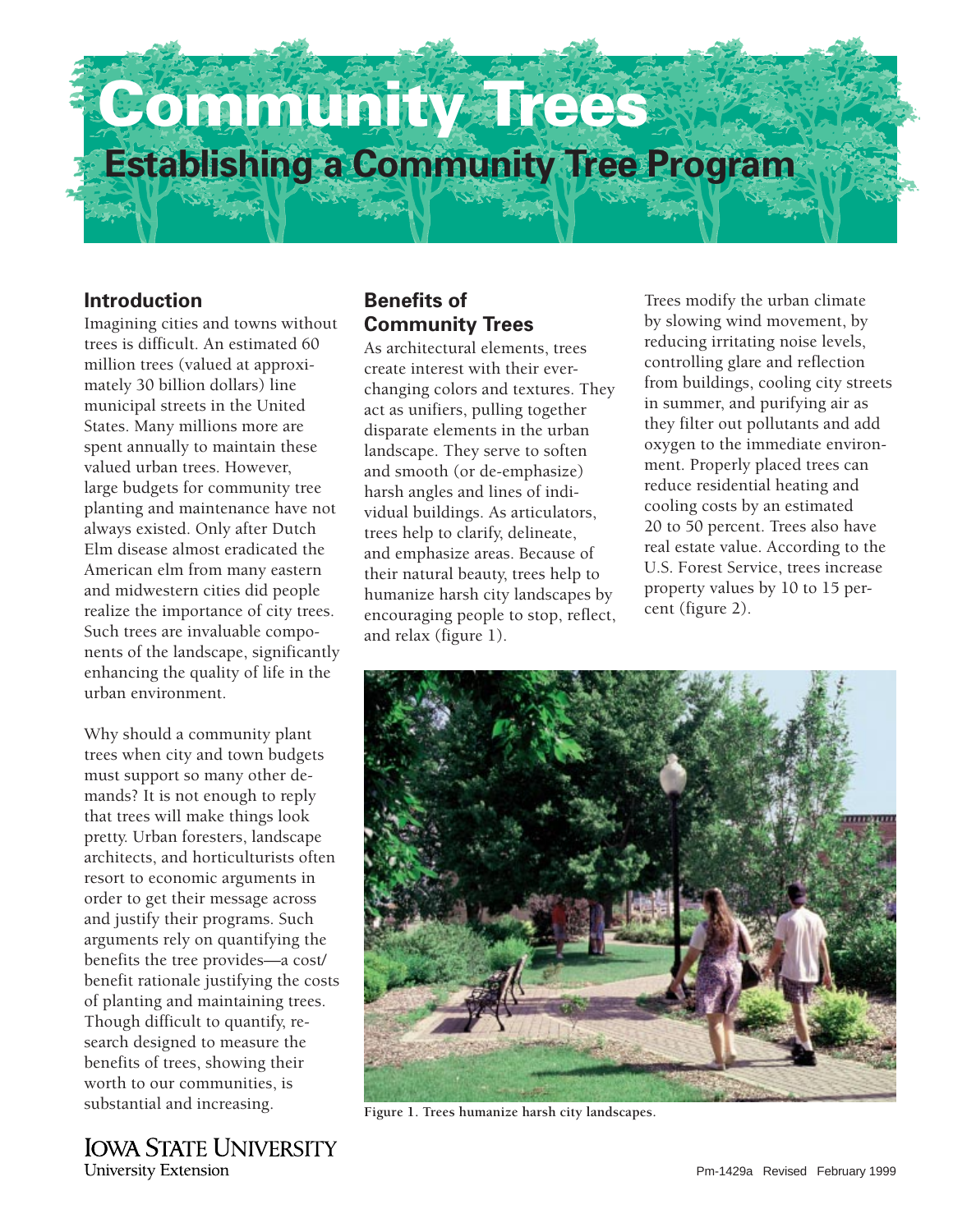

**Figure 2. Trees increase property values by 10 to 15 percent.**

### **Starting a Program**

Although the benefits of the community forest are well known, effective programs to manage this resource are lacking in many communities in Iowa. Often this can be attributed to a lack of interest, or more accurately, a lack of someone with the interest and persistence to establish or improve a program. The first task in starting a program, then, is to find and identify that interested someone. That person need not be a professional tree care worker. He or she need only have an enthusiastic compassion for and conviction about the value of trees, and a commitment to develop a longrange community tree program.

#### This person could be you!

Once committed, this person (or group of people) can then assemble others who are interested in improving the community forest. Citizen support is essential. Among those likely to be willing to listen are the Kiwanis, Lions, Rotary, Jaycees, League of Women Voters, garden clubs, chamber of commerce, and local civic organizations. Representatives from local nurseries can be helpful, as well as

tree care firms, the state forestry agency, and county Extension staff. Someone from the city staff should be included—perhaps from the city planning office, the parks and recreation department, or the city street department. A member of the city council, or at least a representative from that group, should be included. Without support from the community's council or governing board, a selfappointed tree group that proposes an unsolicited program will have a poor chance of long-term success, regardless of the merit of its proposals.

Finally, this group of "tree people" might include local utility representatives, who may have the best understanding of the current status of trees in the community. In addition, the state urban forestry coordinator can provide information and contacts from other nearby communities with community forestry programs. This individual can be a resource for newsletters, meetings, workshops, and other opportunities.

Once this coalition of interested persons is identified, the group can proceed to develop a community

tree or forestry program. Focus should be on both short- and longterm goals. People from communities with established programs may be able to help. But do not try to copy another program, even a successful one. Tailor your program to your community, observing existing local constraints and capitalizing on your unique resources and opportunities.

### **The Community Tree Board**

The group described above could become the nucleus of a community tree board. An early focus of the group should be to cultivate support for a community tree program, and demonstrate that support. This may best be accomplished through a survey in which residents are asked if they would support an urban forestry program. Such a survey can often be conducted at very low cost, and with an extremely high return rate.

In order to provide for an on-going and official tree program in the community, the tree board must, at some point, make a presentation to the local government for the purpose of gaining formal recognition. This may take the form of a request to the mayor and/or council to recognize a community tree commission, and charge the group with specific duties. The charge could be to investigate the need for hiring a full-time or part-time tree manager, arborist, or urban forester. Or the charge could be to develop a plan for tree care in the community, or perhaps to draft a tree care ordinance.

Upon receiving its formal charge the community tree commission should immediately begin the planning process. The commission may begin work on establishing or revising a community tree ordinance, or it may begin a sys-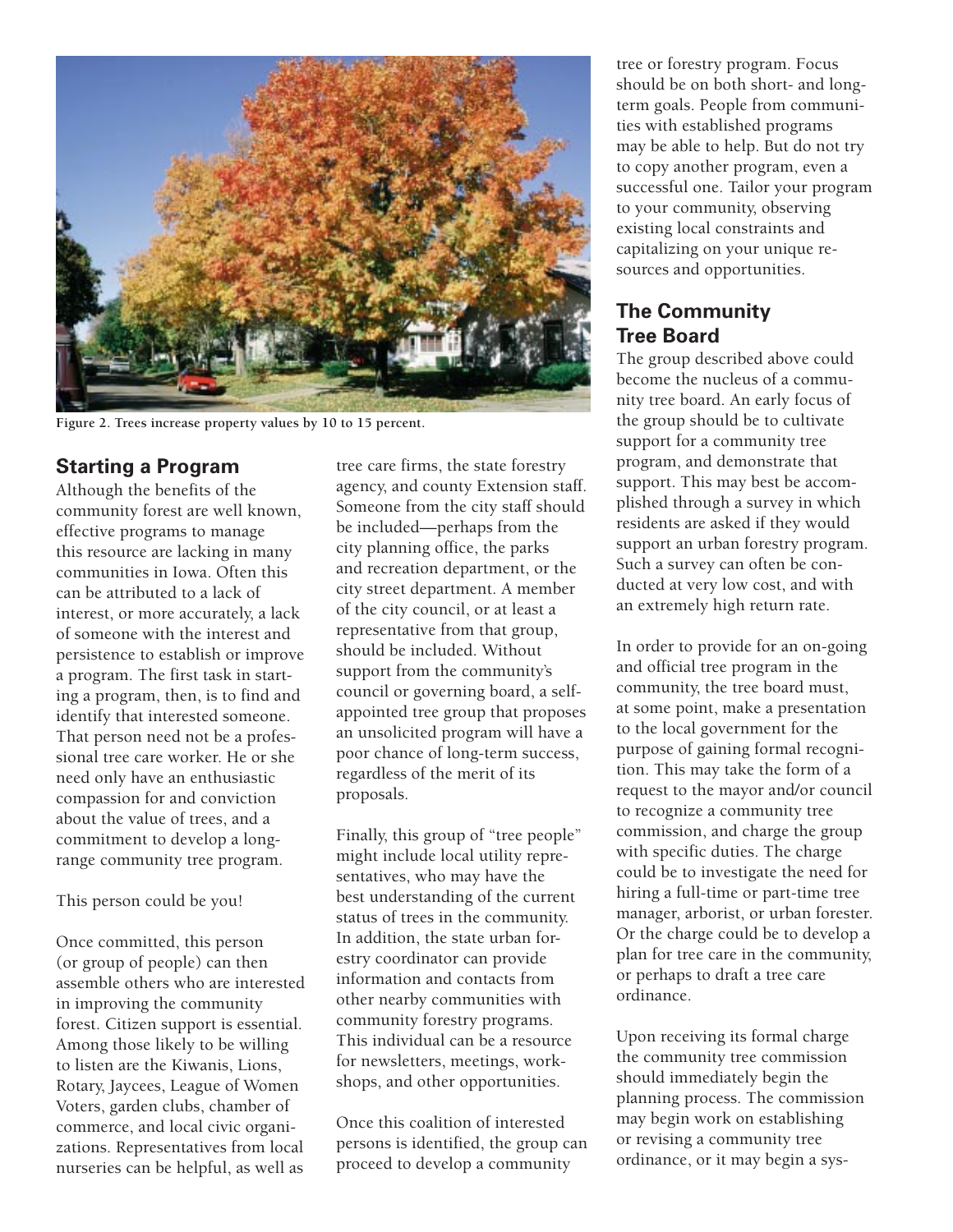tematic inventory of existing trees. But from its inception, the community tree commission should devote substantial effort both to public relations and to program financing.

### **Effective Tree Care Programs**

As communities proceed with efforts to improve their community forest, they often seek and receive recognition. Many communities consider their programs successful if they qualify for a Tree City USA award. The Tree City USA program, administered by the National Arbor Day Foundation and the State Forester's office, recognizes communities that have:

- a tree board or department (legally established by the city council),
- a community tree ordinance,
- a community forestry program with an annual budget of at least \$2 per capita, and
- an Arbor Day observance and proclamation.

Earning the Tree City USA award every year is an excellent initial goal for a developing program. The award is proof that the com-



**Figure 3. Education and outreach to citizens are important components of a community tree program.**

munity has taken the time to develop a highly visible, funded program that involves citizen input, one that fosters care of existing trees while planning for future tree planting efforts.

Other indicators of a good community tree program include:

- trained tree workers and arborists in public and private tree care;
- annual work plans for tree planting and follow-up care for the long-term;
- developing or working under a master plan that involves all major city infrastructure;
- initial and continuing participation in new developments and growth areas;
- inventories or assessments of the tree resource;
- education and outreach to citizens, school children, teachers, and political and city leaders (figure 3);
- citizen and leader participation in planning and implementing tree care programs and events; and
- media coverage of community tree conditions, tree care activity, and citizen involvement and recognition.

Programs that meet these criteria and those suggested by the Tree City USA program will continue to grow and be effective. Above all, it is important to remember that there is much more than tree management in a community forestry program—there are people involved. Only when the public is involved will a program have the support to become a positive driving force in the community.

## **Generating Public Support**

Public relations should play a part in every activity of the community tree program. Tree removal,

maintenance, planting, and insect and disease control all should be preceded by a public announcement explaining what is going on and why. Understanding will lead to public acceptance.

Understanding and acceptance cannot occur without two-way communication. Public meetings are essential for adequate communication to occur. Community tree commission members must be accessible. Arranged communication between the commission and community residents can make the difference between program success and failure.

The establishment of a monthly newsletter, regular public meetings, and/or an annual report will help keep the community informed about the program. The media can be extremely helpful. Excellent publicity can be provided by the airing of public service announcements by radio stations, and by regular exposure in promotional features in the newspaper. A weekly or monthly newspaper column with tips on landscaping, tree care, tree selection, insect and disease problems, or other topics could be sponsored by the tree commission. Community forestry presentations to local clubs and organizations also can be valuable to a program. These "civic-minded" groups frequently take on community beautification projects. They can be instrumental in accomplishing the goals of the community tree commission.

Make use of every opportunity to plant commemorative trees—the opening of a new building, park, or store; the graduation of the local high school class; or the death of a community figure. Consider starting a memorial forest in a park—a place for planting trees for loved ones. Consider a children's forest where